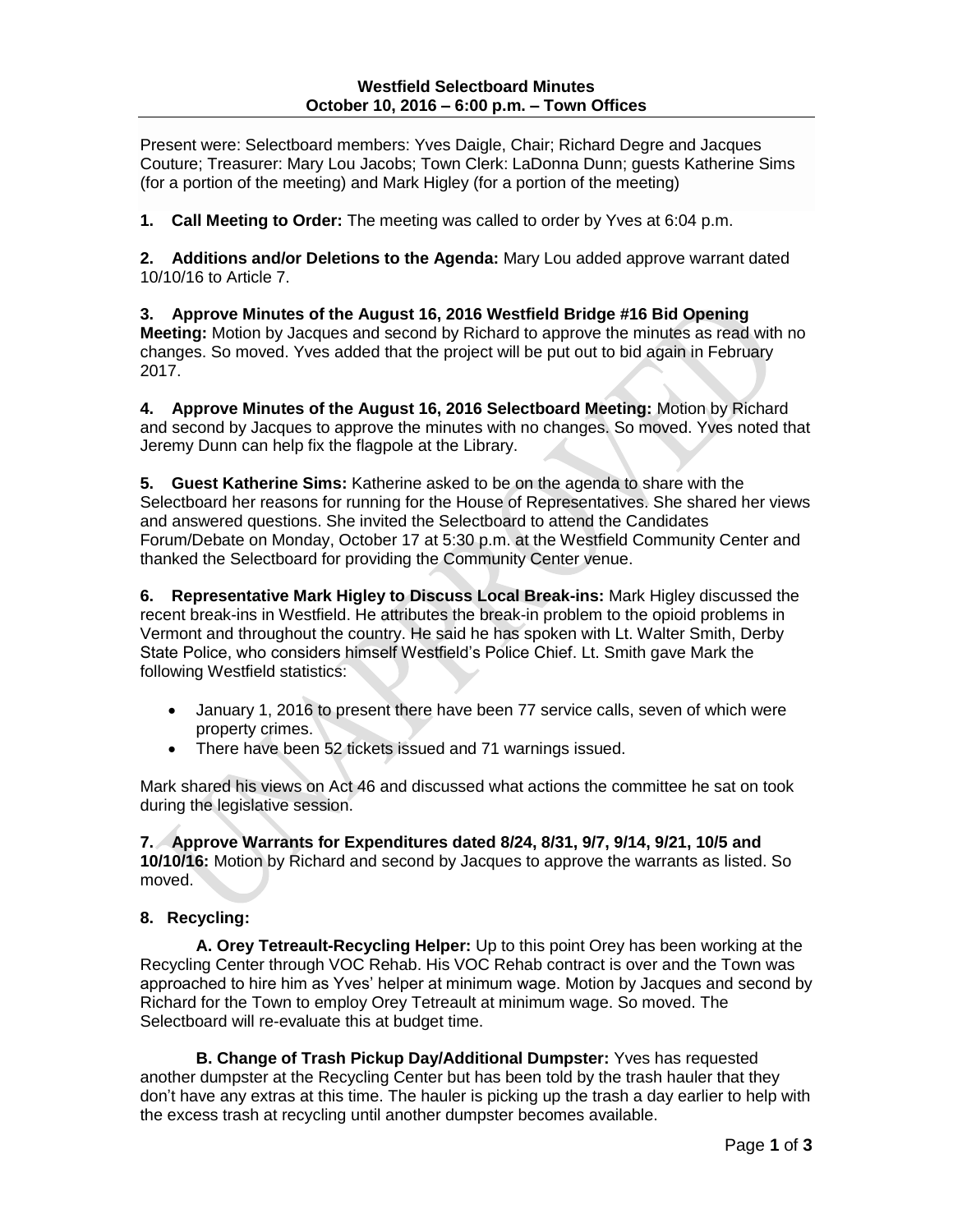. **C. NEKWMD Hauling Fee Proposal:** Yves reported there is discussion at the waste management district about possible increases in hauling fees. The district is considering charter changes. Currently the only plastics being accepted are numbers 1-4. There are also possible changes coming to the e-waste program.

**9. Sign VT Electric Coop Easement for Scott & Kelli Dean:** The Selectboard signed the easement giving permission for work to be done in the Town right-of-way along North Hill Road in front of the Dean's property.

**10. Westfield School Director Resignations/Replacements and Search for a NCUHS Director:** Kristy Pillsbury has resigned because she moved out of Westfield. Janellen Parker-Goodwin has been appointed to fill Kristy's position on the Westfield School Board. Chad Prue has also resigned. Once his letter of resignation is received, Nicole Dunn will be appointed to fill his position on the Westfield School Board. Yves spoke with Shawn Baraw about filling the vacant North Country Union High School Board position. Shawn was very enthusiastic about being on the high school board. Yves will get in touch with the Westfield School Board Chair, Kevin Amyot, so the Board can make the appointment. All of these positions will be appointed now by the Westfield School Board and will be voted on at the 2017 Town Meeting to fill the unexpired terms for that office.

**11. Sheriff's Report for August:** The August report reflected 18.5 patrol hours and \$76 in fines issued.

**A. Possible Security Awareness Meeting for Westfield Property Owners:** Due to the recent break-ins Yves discussed the possibility of having an awareness meeting at the Community Center with the Sheriff's Department.

# **12. Library Report:**

**A. Quote from Gray's Paving:** A quote was received from Gray's in the amount of \$4,900 to resurface the existing asphalt and pave and top over the gravel areas. As the work is to be done in 2017, this figure will be included in next year's budget.

**B. Update on Ramp/Railing:** The work on the handicap ramp and railing has been completed and the Selectboard is pleased with the outcome.

**C. Halloween Party-Sunday, October 16th—11 a.m. to 1 p.m.:** Approximately 10 families have RSVP'd for the pumpkin carving/decorating at the Library. Per Librarian Mary Lee Daigle's request the Lion's Club donated \$50 for candy which will be given out on Halloween night.

**13. Road Inventory Update-LaDonna Dunn:** LaDonna spoke with Doug Morton at NVDA to express the Towns interest in working on the Municipal Road Inventory which will be required as part of Act 64, the Vermont Clean Water Act. Doug said the protocol is still being developed and he will add us to the list of towns requesting assistance from NVDA. The purpose of the inventory is to identify high impact roads that could have runoff impacting waterways. The proposed completion deadline is 2018. He also wanted the Town to understand there is a \$2,000 annual fee which is part of the Municipal Roads General Permit. NVDA will be issuing more information to towns as it becomes available.

## **14. Road Update:**

**A. Barricades on Reservoir Road:** Yves reported the barricades have been placed on Reservoir Road. Larry Kennison or Eric will put one at each end of the road after the first winter storm.